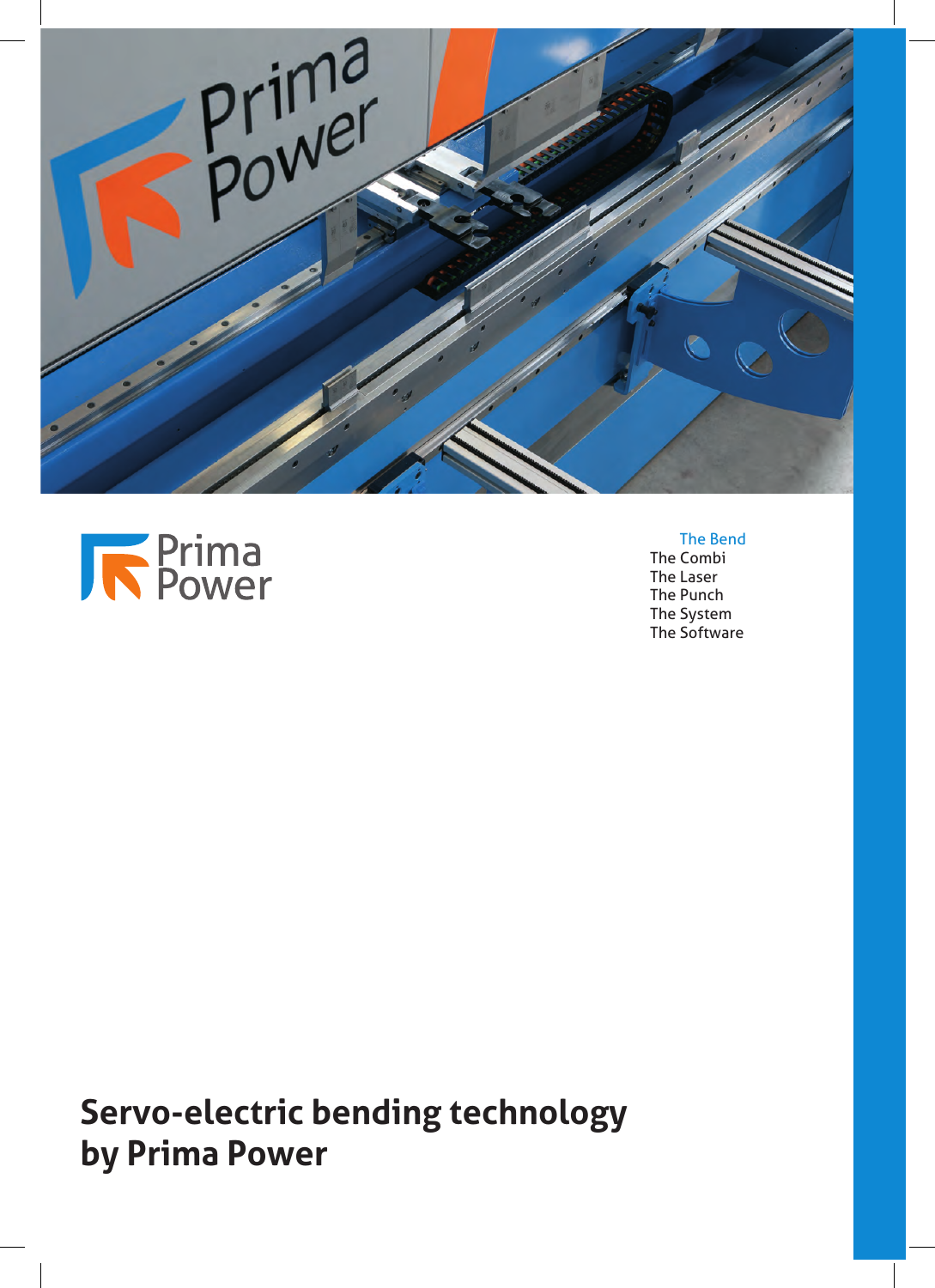## **Servo-electric eP-1030 press brake**



Prima Power has been a true pioneer in applying servo electronics in sheet metal working.The first punching machine with the green e-technology was introduced as early as 1998. Today this technology is offered in a wide range of products e.g. stand-alone punching machines, laser combi machines, Shear Genius® machines integrating punching and right angle shearing as well as panel benders.

Prima Power has now applied a servo-electric drive system on the new eP-Series press brake. It is a fast, accurate, non-hydraulic bending solution. The innovative machine concept combines productivity, accuracy, flexibility and reliability with high respect to ecological aspects – we call this concept "Green Means®"

The concept offers you both sustainability and manufacturing efficiency and productivity. It means greater versatility, lower power consumption, less maintenance and no oil to purchase or to get rid of. In addition, easy programming and outstanding accuracy eliminate waste production. You simply make better sheet metal components at lower cost.

| Model     | Press tonnage (t) | Bending length (mm) |
|-----------|-------------------|---------------------|
| $eP-0520$ | 55                | 2040                |
| $eP-1030$ | 105               | 3060                |
| eP-1336   | 135               | 3655                |



**What does Green mean? Green means a win-win for you and sustainable development. Sustainability adds to manufacturing efficiency and productivity. Your customers, your employees and the community you operate in demand it more and more. Sustainability & social responsibility are characteristics of**

**a modern company and add to competitiveness. They make a difference between the best and the rest.**

> **And you make better sheet metal components at lower cost.**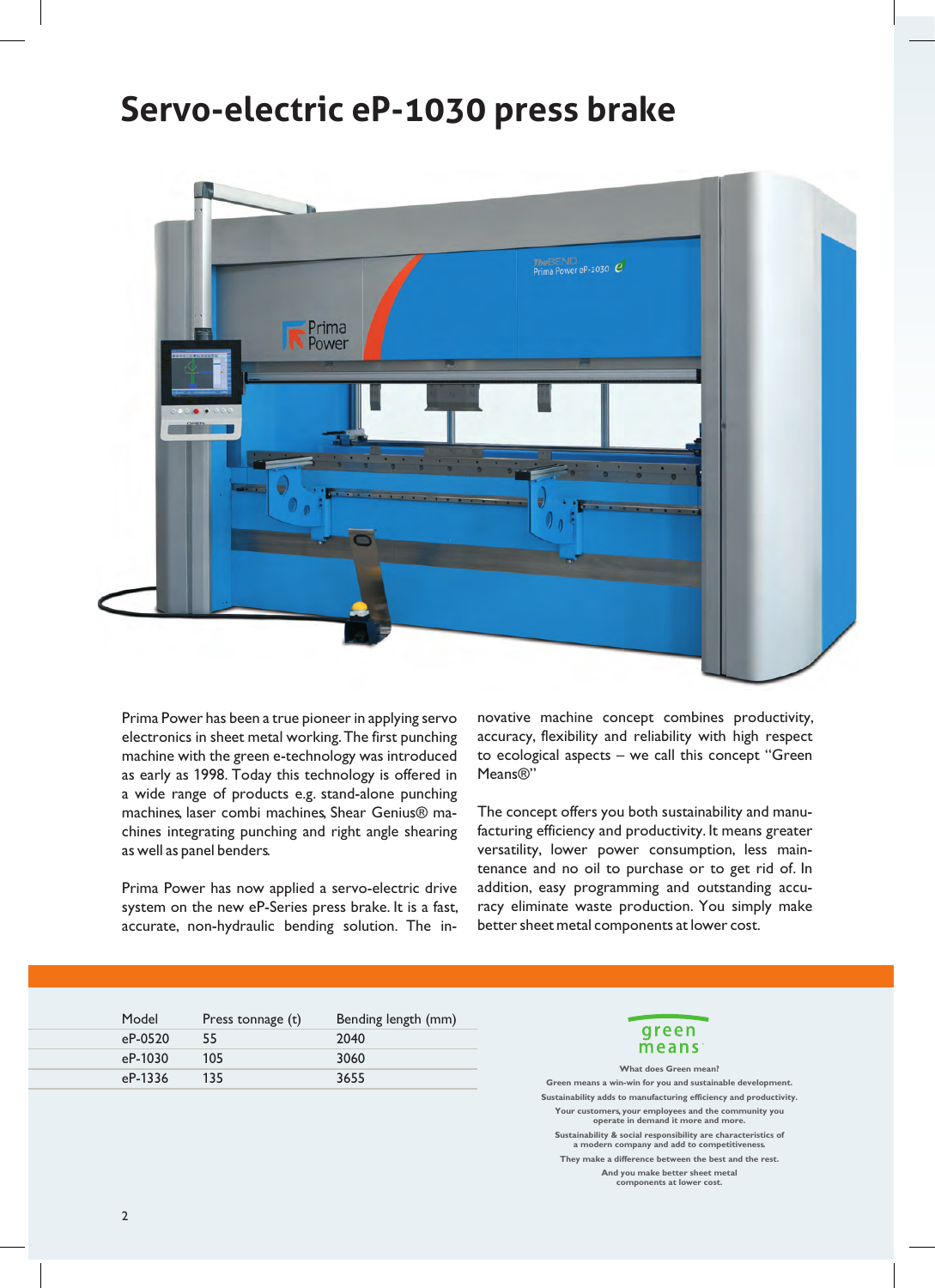# **Design concept**



#### **Pulley-belt force transmission**

The pulley belt system is actuated by Prima Electro servo drives and distributes the bending force over the whole bending length. The system consists of fixed and moving rolls spread out over the total working length of the upper beam.The belt itself is a steel wire reinforced maintenance free belt. It is not a tooth-belt, nor is the functioning based on friction, but the entire force is transmitted trough tension  $-$  a simple and reliable solution.Servo motor drives offer superior movement control and accuracy. Thermal influences on precision are eliminated through the absence of oil.

#### **5-year warranty**

The steel reinforced belts made of modified polyurethane are extremely flexible, hardwearing and durable. They are virtually corrosion resistant due to their galvanised steel,and their polyurethane coating ensures anti-slip traction and efficient, very smooth running power transmission. In combination with an annual service contract Prima-Power grants a 5-year warranty for the mechanical drive system.



#### **Stable eP-Brake frame**

The Prima Power eP-Brake is based on a rigid O-frame. This ensures tool alignment even under stress deformation since there is no horizontal displacement.The position of the upper beam, in relation to the lower beam, is measured by dual Y1 and Y2 linear encoders (A) that are attached independent (B) of the machine frame and are bed referenced. This design isolates ram positioning accuracy from any deflection in the side frames under load and maintains accurate positioning even during off centre bending operations.Ram repeatability on the eP-Series is  $\pm$  0.005 mm.



#### *eP brake O-frame Conventional frame*



3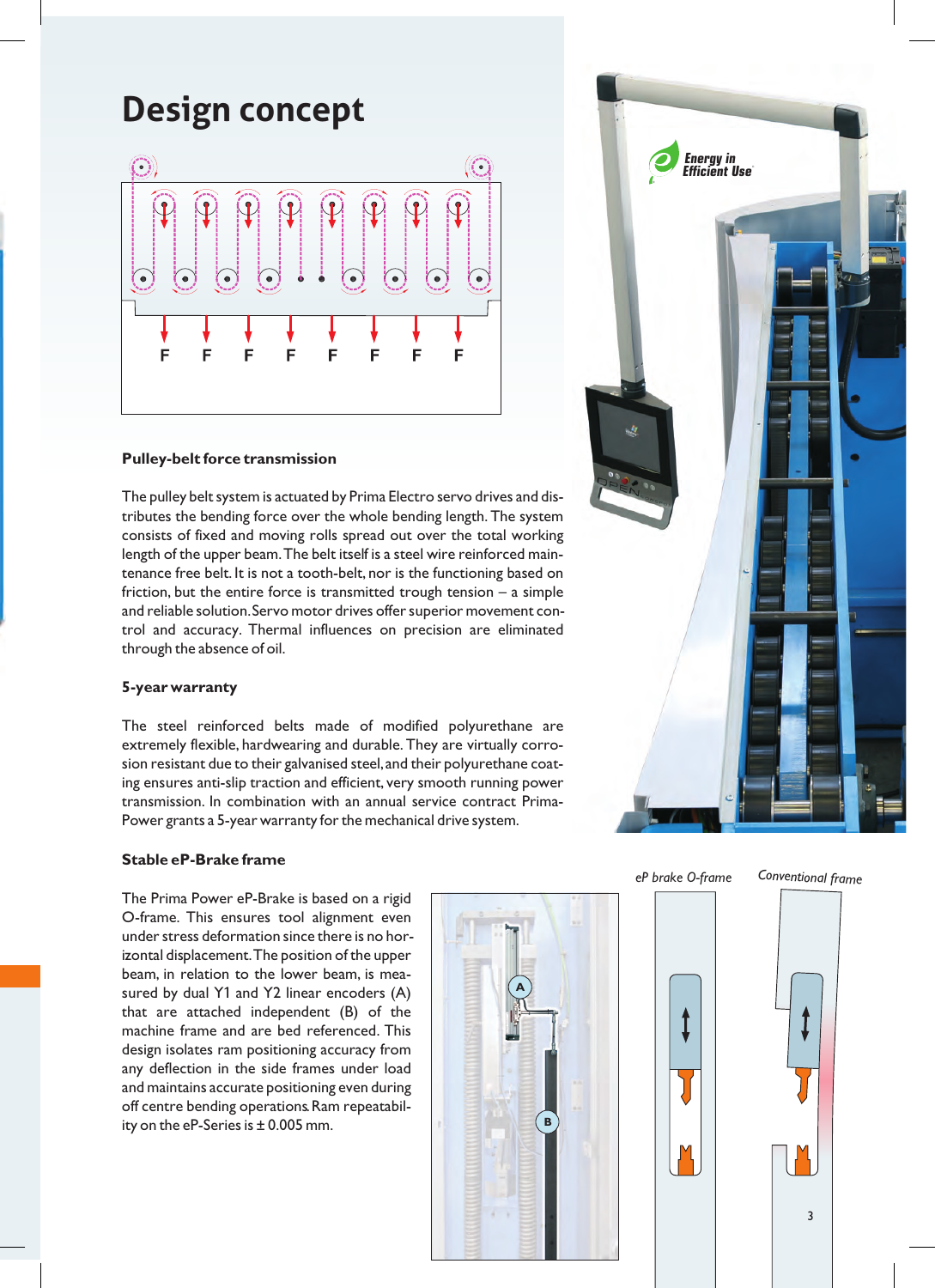# **Ease of programming**

The eP-series utilizes the Prima Industrie Group's know-how in control technology and features the Prima Electro Open Control. For maximum processing speed this MSWindows based control has two separate processors,one for real time operations and one for bending application tasks.

An operator friendly 17" Touch Screen user interface leads to a significant improvement of data input rates and a considerable reduction in programming time. 2D graphical programming with automatic bending sequencing will assist in making even first time operators productive.

The Prima Electro Open Control has a big hard disc, two USB ports, a network connection and it offers access to all control functions over teleservice.

Most bending applications are easily programmed by using the 2D graphical on-line programming with auto sequencing.As the demands may change in the course of time one may face the necessity of 3D off-line programming and 3D visualization of the parts in the machine control. The Prima Electro Open Control can at any time easily be SW-upgraded to meet this requirement.

#### **AutoPOL off-line programming**

AutoPOL is an easy-to-use and effective tool for off-line programming of Prima Power eP-Brakes. Sophisticated bending simulation makes it possible to shorten set-up times and to ensure already in the office that the bending task can be performed.

3D models can be created with AutoPOL's designer program or they can be imported in 2D and 3D-format from practically any CAD program. AutoPOL's bend allowance algorithm takes into account also bending tools to obtain correct radii and thus correct unfolding dimensions.The 2D unfold pattern can be exported as a DXF file to be used in programming punching and cutting machines.

AutoPOL includes a 3D designer for designing of sheet metal parts, 2D and 3D file import functions, an **Unfolder** for automatic flat part calculation and a **Bend Simulator** for graphical programming and simulation.



*2D programming with automatic bending sequencing*



*Auto-Pol off-line programming*

*OPEN control 3D visualization of off-line programs*

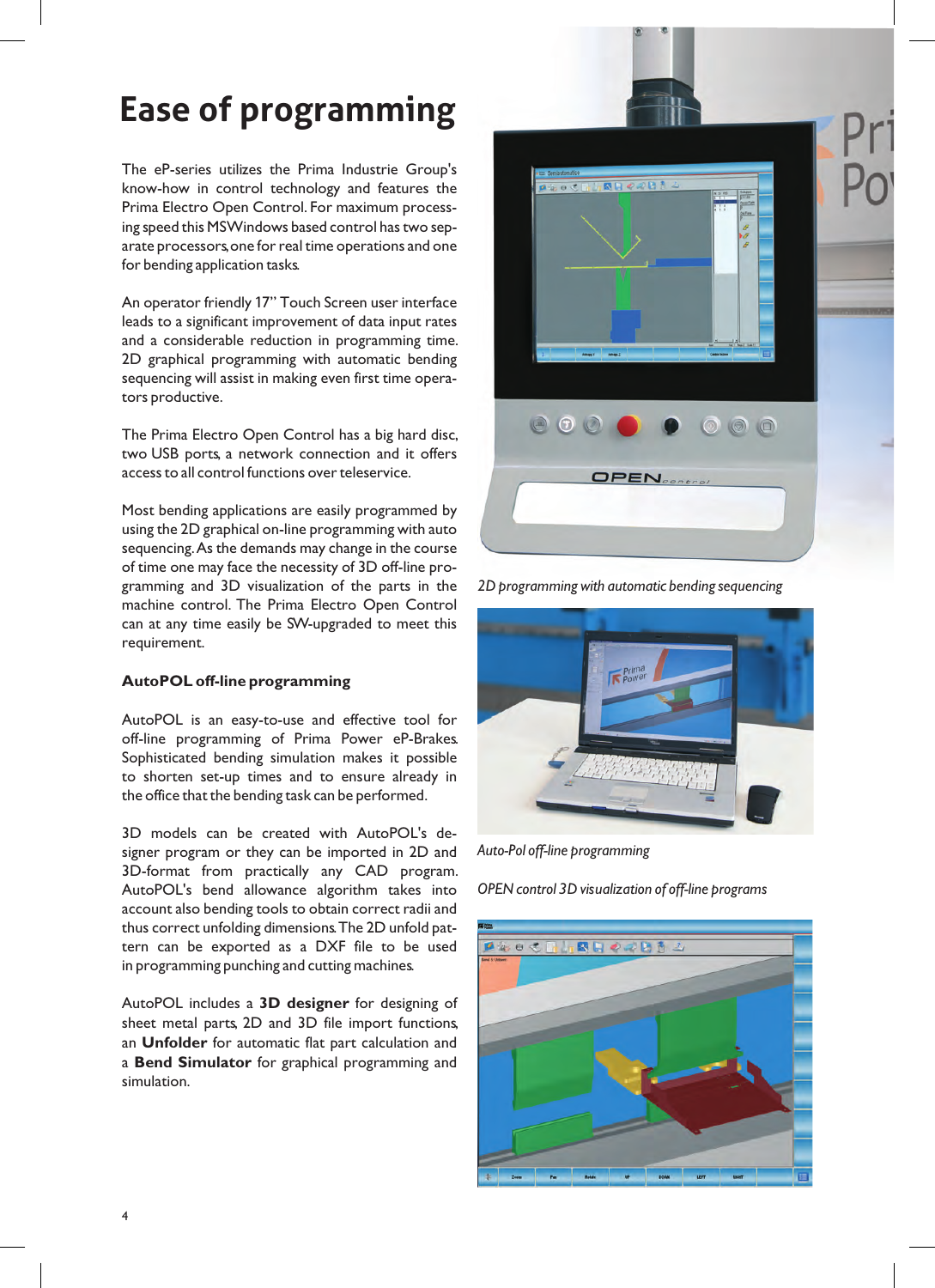### **The state of the art in combining safety, productivity and precision**



The "Block Laser" safety equipment by Lazer Safe represents the most advanced safety solution for press brakes in terms of productivity and protection level. Its unique features increase the competitiveness of the eP-Brake:

- Speed change at 2 mm above material
- Allows the operator to safely work close to the tools without interrupting high approaching speed
- Tool crash protection
- Box mode to achieve complex shapes with no compromise to speed
- Fully integrated in the control; different operating modes selectable bend by bend (stop at mute - auto mute - box flange height)
- Automatic alignment function in relation to tooling
- Fast removal with automatic repositioning for lateral tool changing

Angle measurement option

#### *Block-lazer to maximize safety,productivity and tool crash protection*



*Comparison time in slow speed closing (seconds per cycle)*

#### **Angle control**

Outstanding precision is one of the most characteristic features of the Prima Power eP-series brakes. However, variations in sheet metal material can negatively affect work piece quality.

Thickness variation of sheet metal is the most common reason for angular deviation. For example, when bending on a 8-mm V-die a 0.04 mm change in thickness causes an angle deviation of one degree!



The Prima Power TMS Thickness Measurement System provides reliable and fast thickness measurement.The TMS is mounted next to the left back gauge finger allowing thickness measurement simultaneously with part gauging. Thanks to the integration into the Prima Electro Open Control measuring results are automatically transferred to NC program without operator intervention.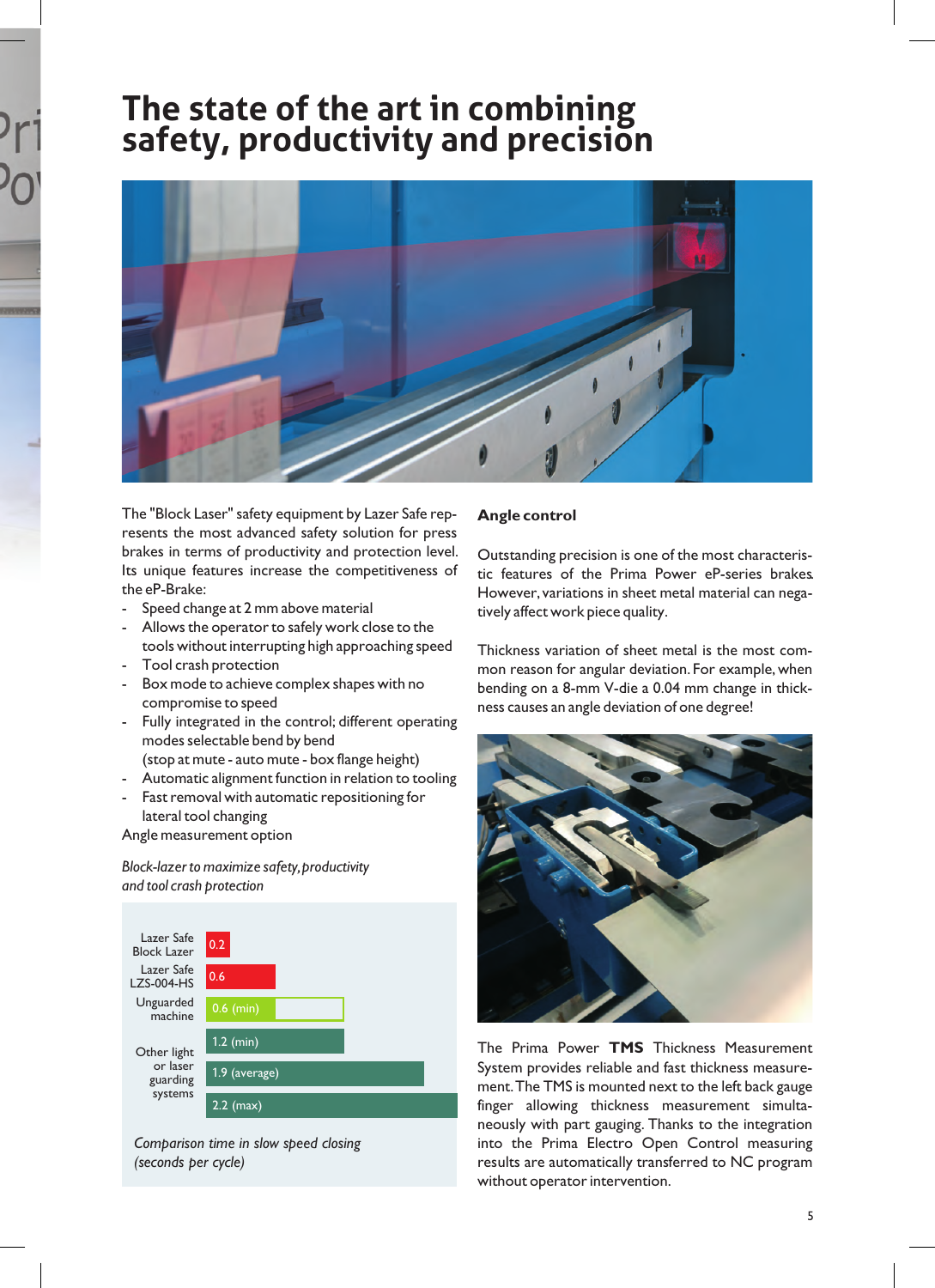### **Front and back of the eP-Brake**

Apart of its outstanding rigidity and stress behaviour the O-frame construction offers big advantages in terms of flexibility. The uprights being mounted outside the bending length, there is no throat limitations for long parts that is typical with C-frame structures; distance between uprights  $=$  maximum bending length! In addition the back gauge system can be used effectively over the whole bending length.

A programmable dual drive back gauge is standard on all eP-Series press brakes. Two rigid fingers are provided with manual adjustment along the length of the gauge via linear-guides. Three stops are available to maximize the target surface for the operator and to extend the back gauge range while providing material support for deep flanges.

For higher flexibility and productivity the standard BG2 can be equipped with CNC controlled:

- Z1- andZ2-axis for side movement of the fingers
- RelativeX-movement,X1,to program a different depth position for one finger
- 6-axis tower back gauge for the most complicated parts

The eP-Series press brakes come with heavy duty front supports. They can optionally be mounted on linear guides and equipped with spring-aided, keyless height adjustment mechanism.

Positioning big parts is often difficult and wrong timing in supporting the part during bending causes angle deviations.

With Prima Power AQ bending follower these bending applications can easily be mastered by any operator. A second operator is no more needed.

Accurate tools and good clamping system are fundaments for correct angles. Prima Power recommends Wila tooling system which features several advantages:

- Quick fastening with patented safety click system
- Interchangeable high precision tools
- Tools can be installed in any position of the beam regardless of tool width (no shimming)
- Fastening mechanism both centralizes and straightens the tools automatically
- Horizontal reverse is possible because the adaptation is symmetrical to the center line
- Hydraulic clamping system is available for the shortest possible setups



*Max bending length also between side frames*



*Gauging over the whole bending length.*



*Wila quick clamping tooling system.*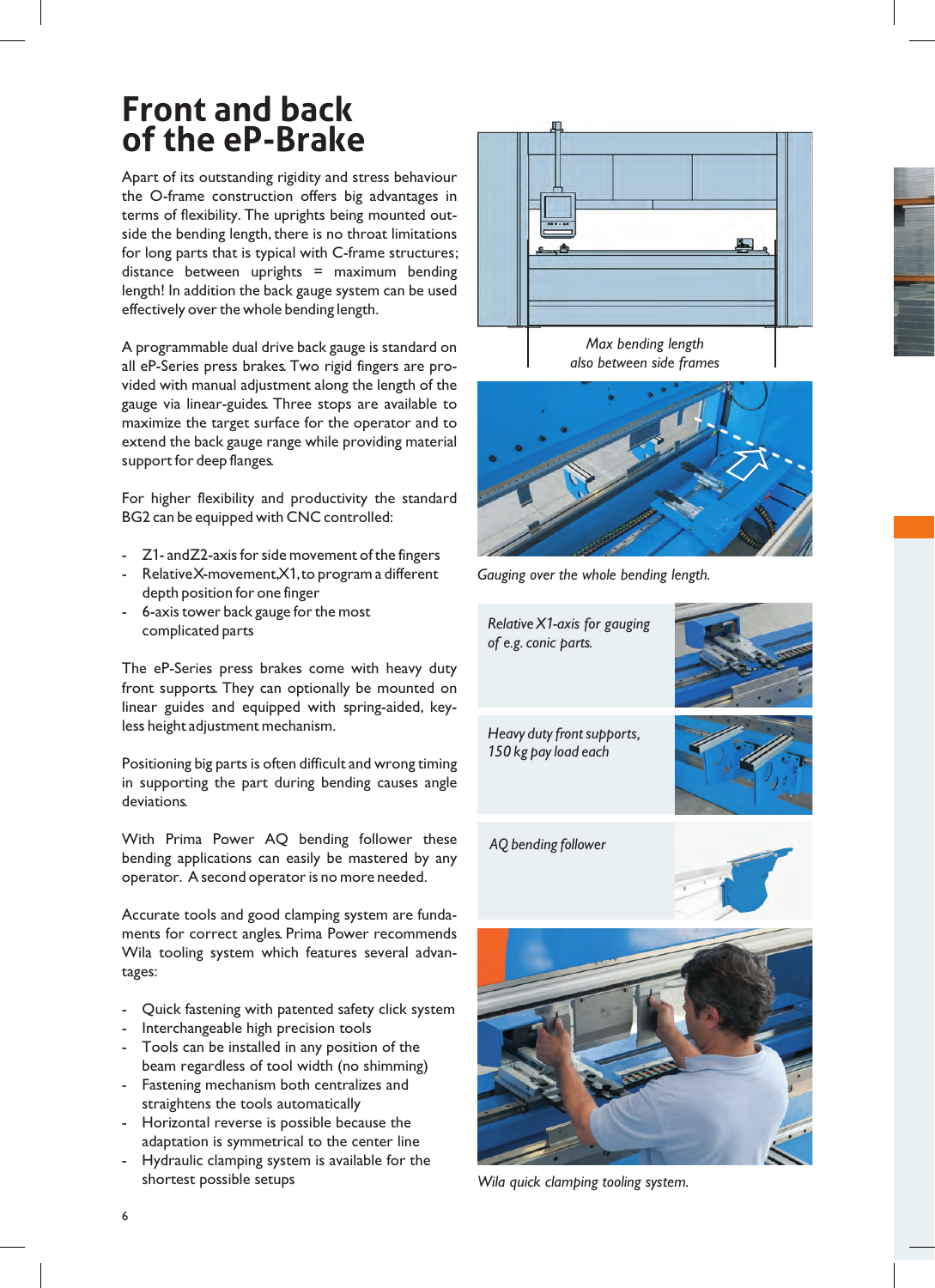# **Maximum productivity**



The eP-Brake features the advantages of high acceleration, deceleration and fast response times of the servo-electric drive system. Compared to conventional brakes considerable productivity increase can be reached; reduction of cycle times by up to 30 % and more is the reality.

Working speed is programmable to ensure bending is made without loss of product quality or operator safety. Lazer Safe's "Block Laser" system provides safe high speed closing down to just 2 mm. Compared with other guarding systems or even unguarded machines the block laser system can save up to 2 or more seconds per cycle. Fast positioning speeds ensure the back gauge will be ready when the part is presented for each operation.

## green means

#### **eP-Brake green means in a nut shell**

#### **The Profit**



#### Energy saving

*- 50 % lower consumption than hydraulic brakes on an average*

#### **Productivity**

- *Thanks to the high dynamic electro mechanic drive system and "Block Laser" safety 30 % shorter cycle times on an average*
- *Quick change tooling systems,sophisticated on- and off-line programming possibilities and intuitive touch screen machine interface guarantee short set-up times*
- *High reliability thanks to missing hydraulics*

#### Part quality

- *High repeating accuracy due to*
- *Rigid O-frame construction*
- *Servo electrically driven upper beam*
- *Absence of thermal influence of hydraulic oil*
- *Sophisticated tooling systems*

#### Low maintenance cost

*- Fewer critical components than in hydraulic machine*

# **The Footprint**

Less energy and waste of material = less CO 2

No hydraulic oil = no hazardous waste

Felibert

Easy programming and high accuracy = less waste parts

Higher productivity = less machinery for the same production